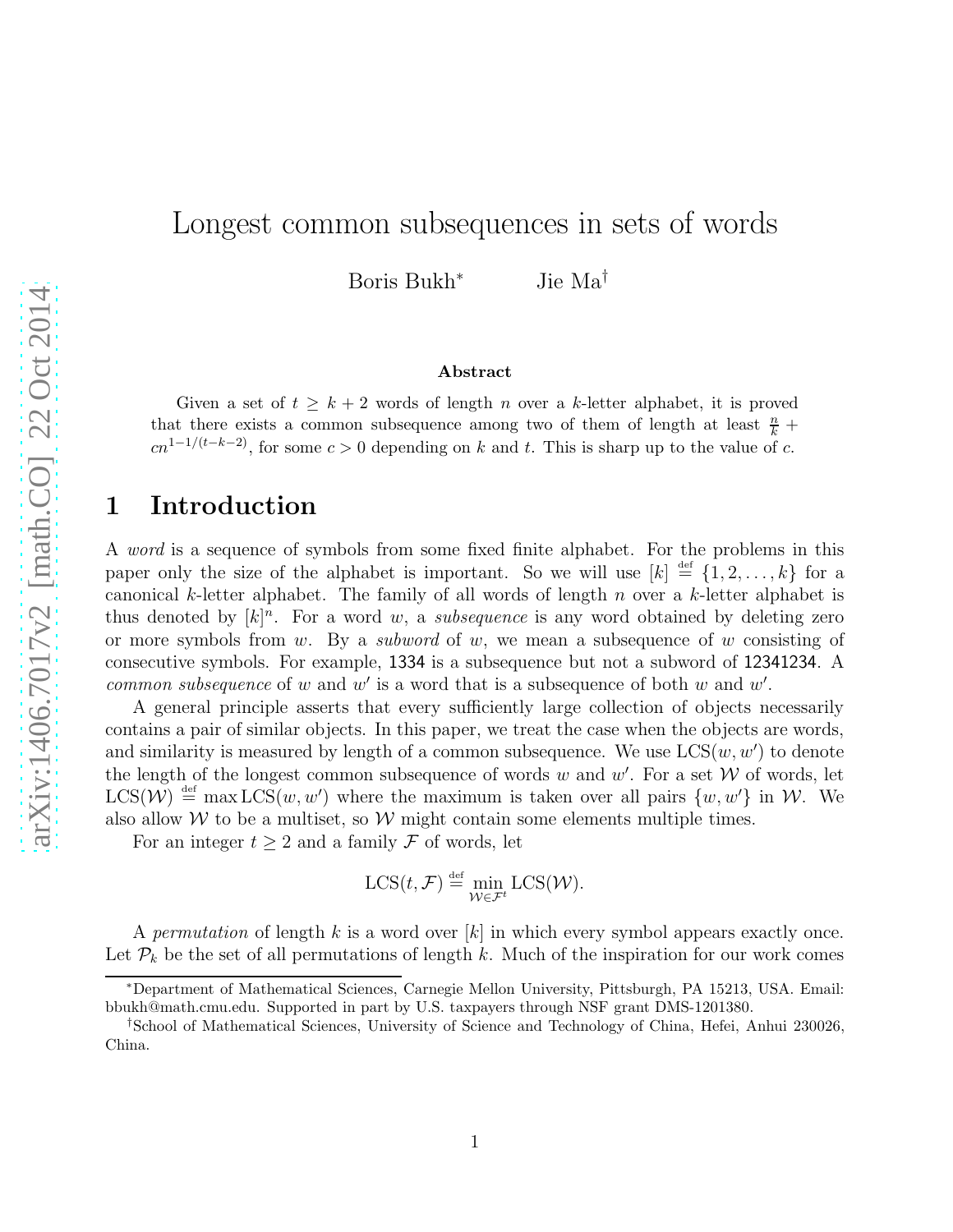from the results of Beame–Huynh-Ngoc [\[4\]](#page-8-0), Beame–Blais–Huynh-Ngoc [\[3\]](#page-8-1) and Bukh–Zhou [\[2\]](#page-8-2) that can be summarized as

$$
LCS(3, \mathcal{P}_k) = k^{1/3} + O(1),
$$
  
\n
$$
LCS(4, \mathcal{P}_k) = k^{1/3} + O(1),
$$
  
\n
$$
1.001k^{1/3} \le LCS(t, \mathcal{P}_k) \le 4k^{1/3} + O(k^{7/40})
$$
 for  $5 \le t \le k^{1/3}$ .

The problem of bounding  $LCS(t, \mathcal{P}_k)$  is closely related to the longest twin problem of Axen-ovich, Person and Puzynina [\[1\]](#page-8-3). Here, two subsequences  $w_1, w_2$  of the same word w are twins if they are equal as words but the sets of positions of symbols from  $w$  retained in  $w_1$  and in  $w_2$  are disjoint. It was shown in [\[2\]](#page-8-2) that if  $LCS(t, \mathcal{P}_k)$  is small for  $t \geq 2k$ , then there are words that contain no long twins, and that a converse (which is more technical to state) also holds.

In this paper, we consider  $LCS(t, [k]^n)$ . We let  $w^m$  be the concatenation of m copies of w, e.g.,  $(343)^2 = 343343$ . For  $t \le k$  we have  $LCS(t, [k]^n) = 0$  as the family  $\{1^n, 2^n, ..., t^n\}$  shows. For  $t = k + 1$  $t = k + 1$  we have<sup>1</sup>

$$
LCS(k+1, [k]^n) = \frac{n}{k}.
$$

The upper bound is attained by the family  $\{1^n, 2^n, \ldots, k^n, (12...k)^{\frac{n}{k}}\}$  of  $k+1$  words. The lower bound is a consequence of two simple facts: the most popular letter in a word occurs at least  $\frac{n}{k}$ times, and the most popular letter is the same in two out of  $k+1$  words. The following is our main theorem, which determines the asymptotic magnitude of  $LCS(t, [k]^n)$  for all  $t \geq k + 2$ .

<span id="page-1-1"></span>**Theorem 1.** For nonnegative integers k, r and n such that  $k \geq 2$  and  $n \geq k(10r)^{9r}$ , there exists  $c = \Theta(r^{-9}k^{1/r-2})$  such that

$$
\text{LCS}(r+k+2, [k]^n) \ge \frac{n}{k} + cn^{1-\frac{1}{r}}.
$$

This theorem is sharp up to the value of c. For  $0 \leq i \leq r$ , put

$$
m_i \stackrel{\text{def}}{=} (n/k)^{i/r},
$$

and define words

$$
w_i \stackrel{\text{def}}{=} (1^{m_i} 2^{m_i} \dots k^{m_i})^{\frac{n}{km_i}},
$$
  
rev 
$$
w_i \stackrel{\text{def}}{=} (k^{m_i} \dots 2^{m_i} 1^{m_i})^{\frac{n}{km_i}}.
$$

Note that rev  $w_i$  is the word obtained by reversing the symbols of  $w_i$ . We claim that for the family

<span id="page-1-2"></span>
$$
\mathcal{W} \stackrel{\text{def}}{=} \{w_0, w_1, \dots, w_r, \text{rev } w_r, \mathbf{1}^n, \mathbf{2}^n, \dots, \mathbf{k}^n\} \tag{1}
$$

we have

$$
LCS(\mathcal{W}) \leq \frac{n}{k} + k^{1/r} n^{1-1/r}.
$$

<span id="page-1-0"></span><sup>&</sup>lt;sup>1</sup>For readability, we omit the floor and ceiling signs throughout the paper.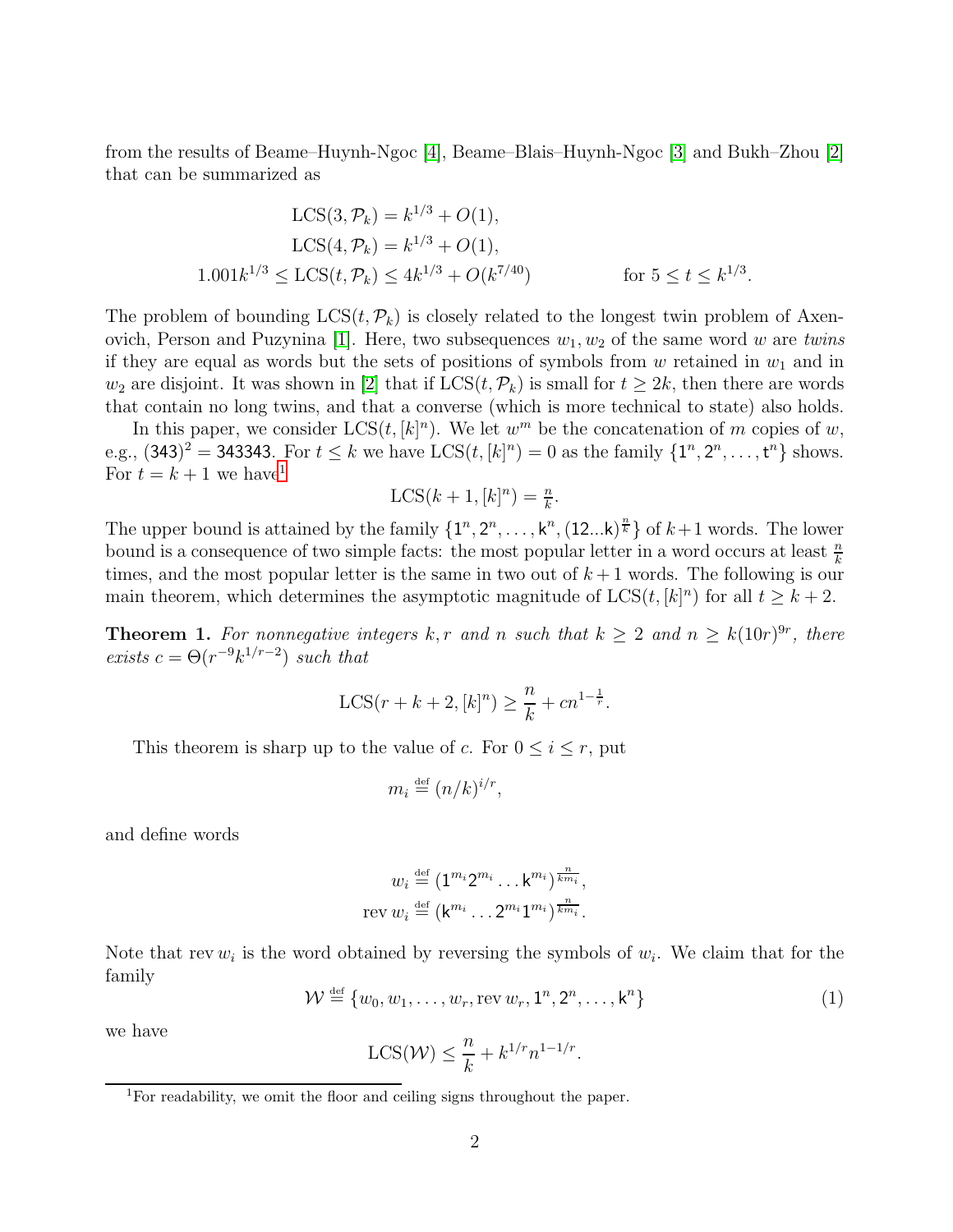Indeed,  $LCS(w_i, j^n) = \frac{n}{k}$  is clear, and every common subsequence of  $w_r$  and rev  $w_r$  is of the form i<sup>m</sup>, and so is of length at most  $n/k$ . Hence, it suffices to bound  $LCS(w_i, w_j)$  and  $LCS(w_i, \text{rev } w_j)$  for  $i < j$  (though we need a bound on  $LCS(w_i, \text{rev } w_j)$  only for  $j = r$ ). The two cases are similar: Any common subsequence of  $w_i$  and  $w_j$  (or rev  $w_j$ ) must be of the form  $k_1^{p_1} k_2^{p_2}$  $k_2^{p_2} \ldots k_s^{p_s}$  for some  $s \leq \frac{n}{m}$  $\frac{n}{m_j}$ , where  $k_l \in [k]$  for  $l = 1, 2, \ldots, s$ . Since each subsequence  $k_l^{p_l}$ l of  $w_i$  spans a subword of length at least  $(\lceil \frac{p_i}{m} \rceil)$  $\frac{p_l}{m_i}$  |  $-1$ ) $km_i \ge (p_l - m_i)k$  in  $w_i$ , it follows that  $n \geq \sum_{l=1}^{s} (p_l - m_i)k$ , implying that  $LCS(w_i, w_j) = \max \sum_l p_l \leq \frac{n}{k} + \frac{m_i}{m_j}$  $\frac{m_i}{m_j} n \leq \frac{n}{k} + k^{1/r} n^{1-1/r}.$ 

A word  $w \in [k]^n$  is called *balanced* if it contains the same number of i's as j's for any i, j ∈ [k]. Let  $B_k^n$  be the family containing all balanced words in [k]<sup>n</sup>. As we shall see, the assertion of Theorem [1](#page-1-1) reduces to the following result on family  $B_k^n$ .

<span id="page-2-0"></span>**Theorem 2.** For nonnegative integers k, r and n such that  $k \geq 2$  and  $n \geq k(10r)^{9r}/2$ , there exists  $c' = \Theta(r^{-9}k^{1/r-1})$  such that

$$
LCS(r + 2, B_k^n) \ge \frac{n}{k} + c'n^{1 - \frac{1}{r}}.
$$

For large n, Theorem [2](#page-2-0) is sharp up to the value of  $c'$ , as witnessed by the family of words  $\{w_0, w_1, \ldots, w_r, \text{rev } w_r\}$ , where  $w_i$ 's are as in [\(1\)](#page-1-2). For values of *n* that are comparable to k, the rates of growth as  $k \to \infty$  for  $LCS(3, B_k^n)$  and for  $LCS(4, B_k^n)$  have been determined in [\[2,](#page-8-2) Theorems 11 and 12].

The rest of the paper is organized as follows. In the next section, we reduce Theorems [1](#page-1-1) and [2](#page-2-0) to the LCS for balanced binary words (see Theorem [3\)](#page-2-1). The proof of Theorem [3](#page-2-1) will be completed in section [3.](#page-3-0) The last section contains a couple of open problems. In this paper, we do not attempt to optimize the constants, and instead aim for simpler presentation.

#### 2 Reductions

In this section we deduce Theorems [1](#page-1-1) and [2](#page-2-0) from the following special case  $k = 2$  of Theorem [2,](#page-2-0) which we state separately.

<span id="page-2-1"></span>**Theorem 3.** Let r and n be nonnegative integers such that  $n \geq (10r)^{9r}$ . For any set W of  $r+2$  balanced words in  $\{0,1\}^n$ , we have

$$
LCS(\mathcal{W}) \ge \frac{n}{2} + \Omega(r^{-9}) \cdot n^{1-1/r}.
$$

*Proof of Theorem [2.](#page-2-0)* (*Assume that Theorem [3](#page-2-1) holds.*) Consider a multiset  $W$  of arbitrary  $r+2$  balanced words from  $[k]^n$  and let

 $\mathcal{W}' \stackrel{\text{def}}{=} \{\text{the subsequence of } w \text{ consisting of all } 1 \text{ is and } 2 \text{ is for every } w \in \mathcal{W}\}.$ 

Then W' is a multiset of  $r+2$  balanced words from  $\{1,2\}^{n'}$  for  $n'=\frac{2n}{k}\geq (10r)^{9r}$ . By Theorem [3,](#page-2-1) we have  $LCS(\mathcal{W}) \geq LCS(\mathcal{W}') \geq \frac{n'}{2} + \Omega(r^{-9})(n')^{1-1/r} = \frac{n}{k} + \Omega(r^{-9}k^{1/r-1}) \cdot n^{1-1/r}$ .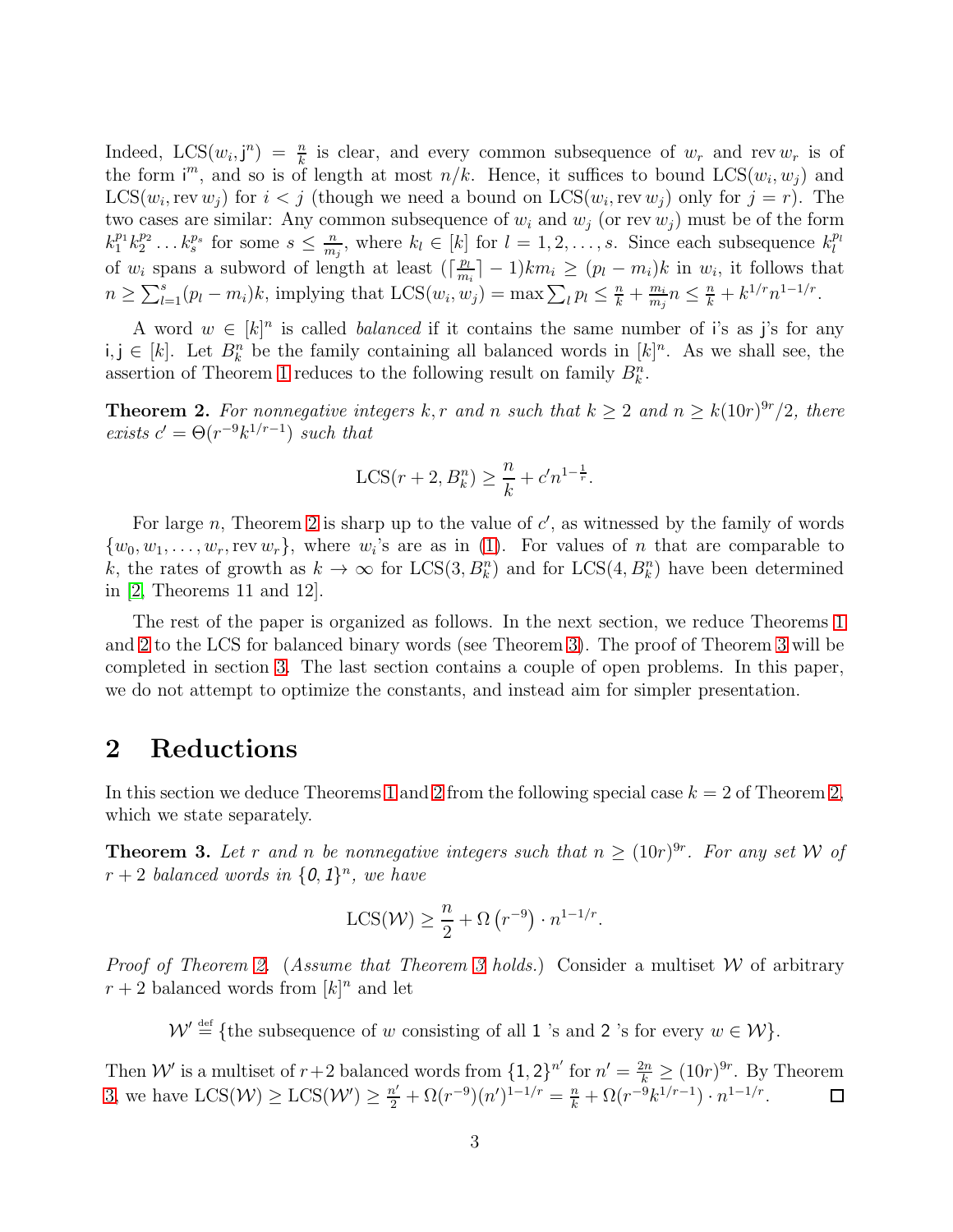Proof of Theorem [1.](#page-1-1) (Assume that Theorem [2](#page-2-0) holds.) Let c be a small constant. Consider an arbitrary set of  $r + k + 2$  words from  $[k]^n$ . Call  $w \in [k]^n$  unhinged if some letter occurs in w at least  $\frac{n}{k} + cn^{1-1/r}$  times and *hinged* otherwise. Observe that if there are  $k+1$  unhinged words in the set, then some two of them have LCS of length at least  $\frac{n}{k} + cn^{1-1/r}$ . Thus we may assume that there are at least  $r + 2$  hinged words. Since each hinged word of length n contains a subsequence that is a balanced word of length  $n - k^2 c n^{1-1/r}$ , by Theorem [2,](#page-2-0) some two hinged words have LCS of length at least

$$
\frac{n - k^2 c n^{1 - \frac{1}{r}}}{k} + c' \left( n - k^2 c n^{1 - \frac{1}{r}} \right)^{1 - \frac{1}{r}} \ge \frac{n}{k} + c n^{1 - \frac{1}{r}},
$$

provided  $c = \Theta\left(\frac{c'}{k}\right)$  $\frac{c'}{k}$ ). This proves Theorem [1.](#page-1-1)

## <span id="page-3-0"></span>3 The proof of Theorem [3](#page-2-1)

Throughout this proof, let  $\alpha \stackrel{\text{def}}{=} 10^{-6}r^{-9}$  and  $\beta \stackrel{\text{def}}{=} \frac{1}{40000}r^{-6}$ , and let W be a set consisting of arbitrary balanced words  $w^{(1)}, w^{(2)}, \ldots, w^{(r+2)}$  in  $\{0, 1\}^n$ . Moreover, we assume that  $r \geq 2$ , as it is easy to see that  $LCS(\mathcal{W}) \geq \frac{n}{2}$  when  $r = 0$  and  $LCS(\mathcal{W}) \geq \frac{n}{2} + 1$  when  $r = 1$ .

We give a very brief outline of the proof before proceeding. A crucial idea is to consider the scale on which  $0$ 's and 1's alternate in a word. For example, in word  $(01)^{n/2}$  alternation (between 0's and 1's) happens on scale  $\Theta(1)$ , whereas in word  $0^{n/2}1^{n/2}$  the alternation scale is about  $\Theta(n)$ . The proof will first find two words, say  $w^{(1)}$  and  $w^{(2)}$ , of "comparable" alternation scale, and then show, in effect, that  $LCS(w^{(1)}, w^{(2)})$  is large.

We shall think of words as made of a sequence of *distinguishable* 0's and 1's. That means that if we say "let z be a 0 in word  $w$ ", then the variable z refers to a particular 0. For example, if z is the 3'rd 0 in the word 1100101101, and  $w'$  is the word obtained from w by removing the 1'st and 4'th zeros, namely  $w' = 11010111$ , then z becomes the 2'nd zero in w'.

For two symbols a, b from w such that a is to the left of b, we denote by  $w[a, b]$  the subword of w starting from a and ending with b. We also use  $w(a, b)$  to denote the subword of w obtained from  $w[a, b]$  by deleting a and b. The notations  $w[a, b]$  and  $w(a, b]$  are defined similarly.

If z is a 0 in a word w, its *position*, denoted  $P_w(z)$ , is the number of 1's to the left of z. When the word w is clear from the context, we will drop the subscript of  $P_w(z)$  and write simply  $P(z)$ . Note that several 0's might have the same position. If z is the j'th 0 in w, we say that its *expected position* is j, because in a random word the expected value of  $P(z)$  is j. We say that a  $\mathbf 0$  is good in w if its position differs from its expected position by at most  $\alpha n^{1-1/r}$ . If a 0 is not good, then its position is either to the left or to the right of its expected position. In these cases we call such a 0 left-bad and right-bad respectively. The following claim will be used frequently.

<span id="page-3-1"></span>**Claim 1.** If a subword of  $w^{(i)}$  contains N 1's, then it contains at most  $N + 2\alpha n^{1-1/r}$  good 0's.

*Proof.* Let  $z_l$  and  $z_r$  be the leftmost and the rightmost good 0's in the subword. By definition, we have  $P(z_r)-P(z_l) \leq N$ . From the goodness of  $z_r$ , we see that its expected position differs

 $\Box$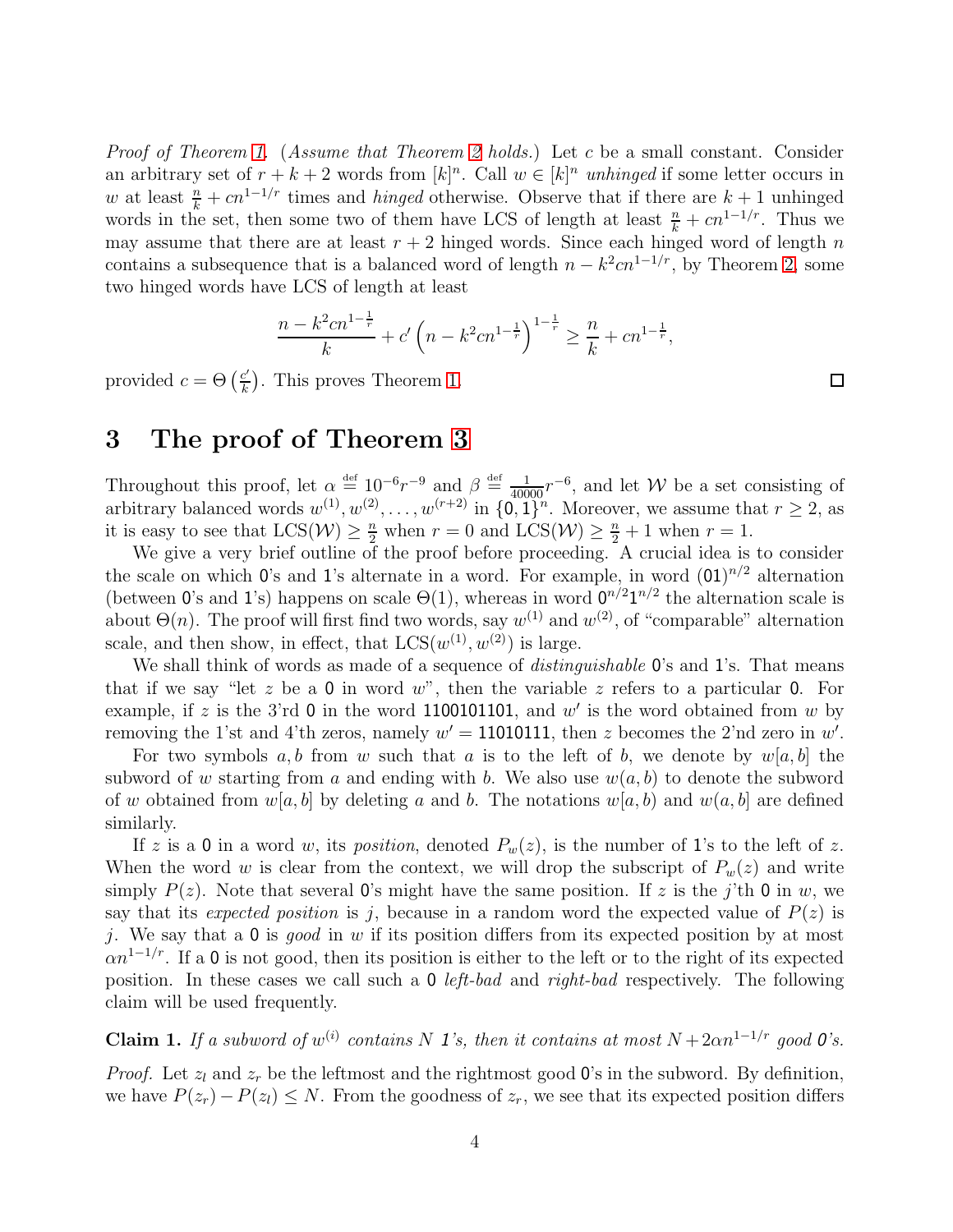from  $P(z_r)$  by at most  $\alpha n^{1-1/r}$ ; similarly it holds for  $z_l$ . Therefore, the expected positions of  $z_r$  and  $z_l$  differ by at most  $N + 2\alpha n^{1-1/r}$ , implying this claim.  $\Box$ 

We introduce a concept closely related to the alternation scale described in the outline. A subword is called a *0-rich interval of length*  $L$  if it contains exactly  $L$  good 0's and no more than  $L/10$  1's. The type of a good 0 is the largest integer t such that this 0 is contained in a 0-rich interval of length exactly  $n^{t/r}$ . Note that a type of a good 0 is well-defined since every good zero is contained in a 0-rich interval of length 1. Also note that a type cannot be  $r-1$ . Indeed, if there existed a 0-rich interval of length  $n^{1-1/r}$ , then Claim [1](#page-3-1) would imply that  $n^{1-1/r} \leq n^{1-1/r}/10 + 2\alpha n^{1-1/r}$ , a contradiction. We define a type of a bad 0 to be either left-bad or right-bad. Thus a type of each 0 is an element of {0, 1, . . . , r−2, left-bad, right-bad}.

To be able to refer to individual 0's, we define  $\mathbf{0}_i^{(i)}$  $j^{(i)}$  as the j'th 0 in word  $w^{(i)}$ . As our proof does not treat 0's and 1's symmetrically, we do not need a similar notation to refer to individual 1's.

Fix an integer j and consider  $0_j^{(1)}$  ${\overset{(1)}{j}}, {\overset{(2)}{0}}{}^{(2)}_{j}$  ${\overset{(2)}{\jmath}},\ldots,{\overset{}}{\overset{(j+2)}{\jmath}}$  $j^{(r+2)}$ . We may assume that at most one of these zeros is left-bad, and at most one of them is right-bad. Suppose, on the contrary, that both  $\mathsf{0}_i^{(1)}$  $j^{(1)}$  and  $0_j^{(2)}$  $j^{(2)}$  are left-bad. Then we can obtain a common subsequence of  $w^{(1)}$  and  $w^{(2)}$  with length at least  $n/2 + \alpha n^{1-1/r}$  by matching up the first j 0's and then 1's to the right of  $0_i^{(1)}$  $j^{(1)}$  and  $\mathfrak{0}_{i}^{(2)}$ <sup>(2)</sup>. Hence, in this case  $\textup{LCS}(\mathcal{W}) \geq \textup{LCS}(w^{(1)}, w^{(2)}) \geq n/2 + \alpha n^{1-1/r} = n/2 + \Omega(r^{-9}) \cdot n^{1-1/r}$ . The case of two right-bad 0's is similar.

Hence, for any integer j, two of  $\mathbf{0}_i^{(1)}$  $\mathfrak{g}_j^{(1)},\mathfrak{0}_j^{(2)}$  ${\overset{(2)}{\jmath}},\ldots,{\overset{}}{\overset{(j+2)}{\jmath}}$  $j^{(r+2)}$  are of the same type, and that type is one of  $0, 1, \ldots, r-2$ . By the pigeonhole principle, there are two words, say  $w^{(1)}$  and  $w^{(2)}$ , and some  $t \in \{0, 1, \ldots, r-2\}$  such that the set

$$
\mathcal{T} \stackrel{\text{\tiny def}}{=} \{j: \text{ both } 0_j^{(1)} \text{ and } 0_j^{(2)} \text{ have type } t\}
$$

has size at least  $\frac{n/2}{\binom{r+2}{2}(r-1)} \geq \frac{n}{2r}$  $\frac{n}{2r^3}$ . We will show that  $w^{(1)}$  and  $w^{(2)}$  contain a common subsequence of length  $n/2 + \Omega(n^{1-1/r})$ .

We partition each of  $w^{(1)}$  and  $w^{(2)}$  into *blocks* that contain exactly  $\beta n^{1-1/r}$  many 1's. To be more precise, for each  $i \in \{1,2\}$ , the k'th block (denoted by  $B_k^{(i)}$ )  $\binom{n}{k}$  of word  $w^{(i)}$  is defined to be the subword  $w^{(i)}[a_{k-1}, a_k)$ , where  $a_k$  denotes the  $(k \cdot \beta n^{1-1/r} + 1)$ 'th 1 in word  $w^{(i)}$ .

For each  $i \in \{1,2\}$  and each  $j \in \mathcal{T}$ , choose a 0-rich interval of length  $n^{t/r}$  containing  $0_j^{(i)}$ j and call this interval  $I_i^{(i)}$  $j^{(i)}$ . By shrinking  $I_j^{(i)}$  $j_j^{(i)}$  if necessary, we may assume that both leftmost and rightmost symbols in  $I_i^{(i)}$  $j^{(i)}$  are good 0's. An integer  $j \in \mathcal{T}$  is consistent if  $I_j^{(1)} \subset B_k^{(1)}$  $\binom{1}{k}$  and  $I_j^{(2)} \subset B_k^{(2)}$  $k_k^{(2)}$  for some k. Let  $S = \{j \in \mathcal{T} : j \text{ is consistent}\}.$ 

<span id="page-4-0"></span>Claim 2.  $|\mathcal{S}| \geq \frac{n}{4r^3}$ .

*Proof.* For each  $i \in \{1, 2\}$ , let  $L_k^{(i)}$ <sup>(i)</sup> be the subword of  $w^{(i)}$  spanning the last  $2\alpha n^{1-1/r}$  1's in the block  $B_k^{(i)}$ <sup>(i)</sup> and the first  $2\alpha n^{1-1/r}$  1's in the block  $B_{k+1}^{(i)}$ . By Claim [1,](#page-3-1) we see that  $L_k^{(i)}$  $k^{(i)}$  contains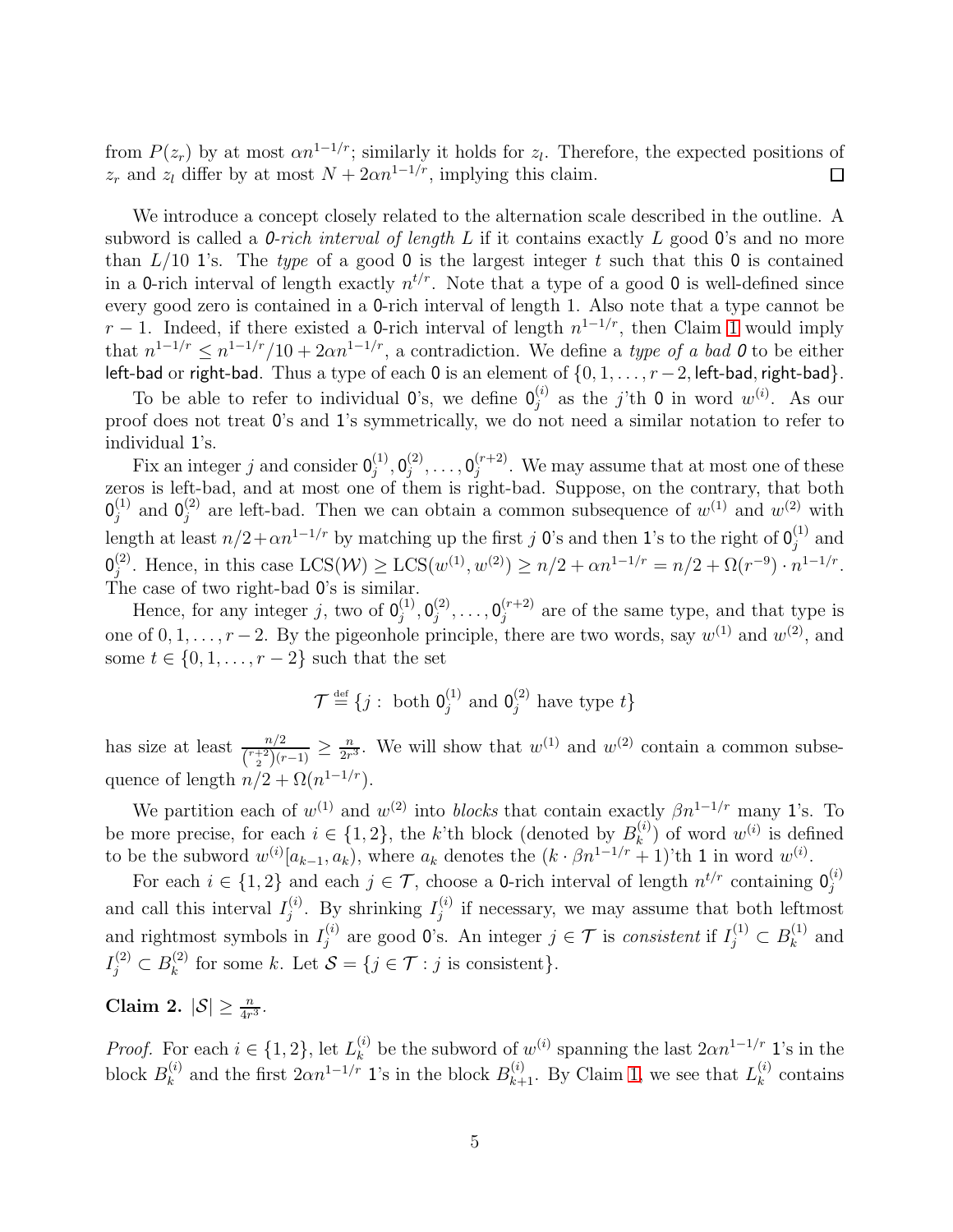at most  $6\alpha n^{1-1/r}$  good 0's, and hence the set  $L^{(i)} \stackrel{\text{def}}{=}$  {all good 0's contained in  $\cup_k L_k^{(i)}$  $\{e^{(i)}\}\$ is of size at most  $6\alpha n^{1-1/r} \cdot \frac{n/2}{\beta n^{1-1/r}} = \frac{3\alpha n}{\beta}$  $\frac{\alpha n}{\beta}$ . Let

$$
\mathcal{T}' \stackrel{\text{def}}{=} \{ j \in \mathcal{T} : 0_j^{(i)} \notin L^{(i)} \text{ for each } i = 1, 2 \}.
$$

It is clear that  $|\mathcal{T}'| \ge |\mathcal{T}| - |L^{(1)}| - |L^{(2)}| \ge \frac{n}{2r^3} - \frac{6\alpha n}{\beta} \ge \frac{n}{4r}$  $\frac{n}{4r^3}$ .

Now it suffices to show that  $\mathcal{T}' \subseteq \mathcal{S}$ . Consider an arbitrary integer  $j \in \mathcal{T}'$ . Assume that  $0_j^{(1)} \in B_k^{(1)}$  $\mathcal{F}_{k}^{(1)}$  for some k. By the definition of  $\mathcal{T}'$ , it holds that

$$
(k-1)\beta n^{1-1/r} + 2\alpha n^{1-1/r} < P(\mathbf{0}_j^{(1)}) \le k\beta n^{1-1/r} - 2\alpha n^{1-1/r}.
$$

As  $t \leq r-2$  and  $n \geq (10r)^{9r}$ , the 0-rich interval  $I_j^{(1)}$  has at most  $n^{t/r}/10 \leq 2\alpha n^{1-1/r}$  1's, implying that  $I_j^{(1)} \subset B_k^{(1)}$  $\mathbf{k}^{(1)}$ . By the goodness of  $\mathbf{0}^{(1)}_j$  $j^{(1)}$  and  $0_j^{(2)}$  $j^{(2)}$ , we obtain that  $|P(\mathbf{0}_j^{(1)})|$  $j^{(1)}$ ) –  $P(0_j^{(2)}$  $_{j}^{(2)}$ ) $|\leq$  $2\alpha n^{1-1/r}$ , which implies that  $0_j^{(2)} \in B_k^{(2)}$ <sup>(2)</sup>. By the definition of  $\mathcal{T}'$  again, in fact we have  $(k-1)\beta n^{1-1/r} + 2\alpha n^{1-1/r} < P(0_j^{(2)})$  $j^{(2)}$ )  $\leq k\beta n^{1-1/r} - 2\alpha n^{1-1/r}$ . Repeating the same argument, we see  $I_j^{(2)} \subset B_k^{(2)}$ <sup>(2)</sup>. So j is consistent and hence  $j \in S$ , finishing the proof of Claim [2.](#page-4-0)  $\Box$ 

With slight abuse of notation, let  $S \cap B_k^{(i)}$  $\mathbf{h}_k^{(i)} \stackrel{\text{def}}{=} \{ \mathbf{0}_j^{(i)} \in B_k^{(i)} \}$  $\mathcal{S}_{k}^{(i)}$ :  $j \in \mathcal{S}$ . Clearly,  $\mathcal{S} \cap B_{k}^{(1)}$  $k^{(1)}$  and  $\mathcal{S}\cap B_k^{(2)}$  $\kappa_k^{(2)}$  are of the same size, say  $s_k$ . Then  $s_k$  satisfy

$$
0 \le s_k \le (\beta + 2\alpha)n^{1-1/r} \quad \text{and} \quad \sum_k s_k = |\mathcal{S}| \ge \frac{n}{4r^3},\tag{2}
$$

where the first inequality follows by Claim [1.](#page-3-1) For fixed k and  $i \in \{1,2\}$ , consider the family of all 0-rich intervals  $I_i^{(i)}$  $j^{(i)}$  that belong to  $B_k^{(i)}$  $\mathcal{L}_{k}^{(i)}$  as j ranges over S. It is clear that the union of  $I_i^{(i)}$  $j^{(i)}$ 's from this family contains all 0's in  $S \cap B_k^{(i)}$  $\kappa^{(i)}$ . By the Vitali covering lemma, there is a subfamily, denoted by  $\mathcal{I}_k^{(i)}$  $k_k^{(i)}$ , consisting of pairwise disjoint intervals  $I_j^{(i)}$  whose union contains at least one third of the 0's in  $S \cap B_k^{(i)}$  $\chi_k^{(i)}$ . Since each  $I_j^{(i)}$  $j^{(i)}$  contains at most  $n^{t/r}$  0's from  $S \cap B_k^{(i)}$  $\binom{v}{k}$ we derive

<span id="page-5-1"></span><span id="page-5-0"></span>
$$
|\mathcal{I}_k^{(i)}| \ge \frac{s_k}{3n^{t/r}}.\tag{3}
$$

Let  $\mathcal{I}^{(i)} \stackrel{\text{def}}{=} \bigcup_k \mathcal{I}_k^{(i)}$ <sup>(i)</sup>. The intervals in  $\mathcal{I}^{(i)}$  are disjoint, for intervals in  $\mathcal{I}_k^{(i)}$  $\mathcal{I}_{k'}^{(i)}$  and  $\mathcal{I}_{k'}^{(i)}$  $k'_{k'}$  for  $k \neq k'$  are contained in non-overlapping blocks.

We shall pick an integer Q in the interval  $(-\beta n^{1-1/r}, \beta n^{1-1/r})$  uniformly at random, and define words  $\dot{w}^{(1)}$  and  $\dot{w}^{(2)}$  as follows. If  $Q \geq 0$ , let  $\dot{w}^{(1)} \stackrel{\text{def}}{=} w^{(1)}$  and  $\dot{w}^{(2)}$  be obtained from  $w^{(2)}$  by removing the first Q 1's; otherwise, let  $\dot{w}^{(2)} \stackrel{\text{def}}{=} w^{(2)}$  and  $\dot{w}^{(1)}$  be obtained from  $w^{(1)}$  by removing the first  $-Q$  1's.

For an interval  $I \in \mathcal{I}^{(i)}$ , its *left-position* (resp. *right-position*) in  $w^{(i)}$  is the position of the leftmost (resp. rightmost) good 0 in w. We denote left- and right-positions by  $LP(I)$  and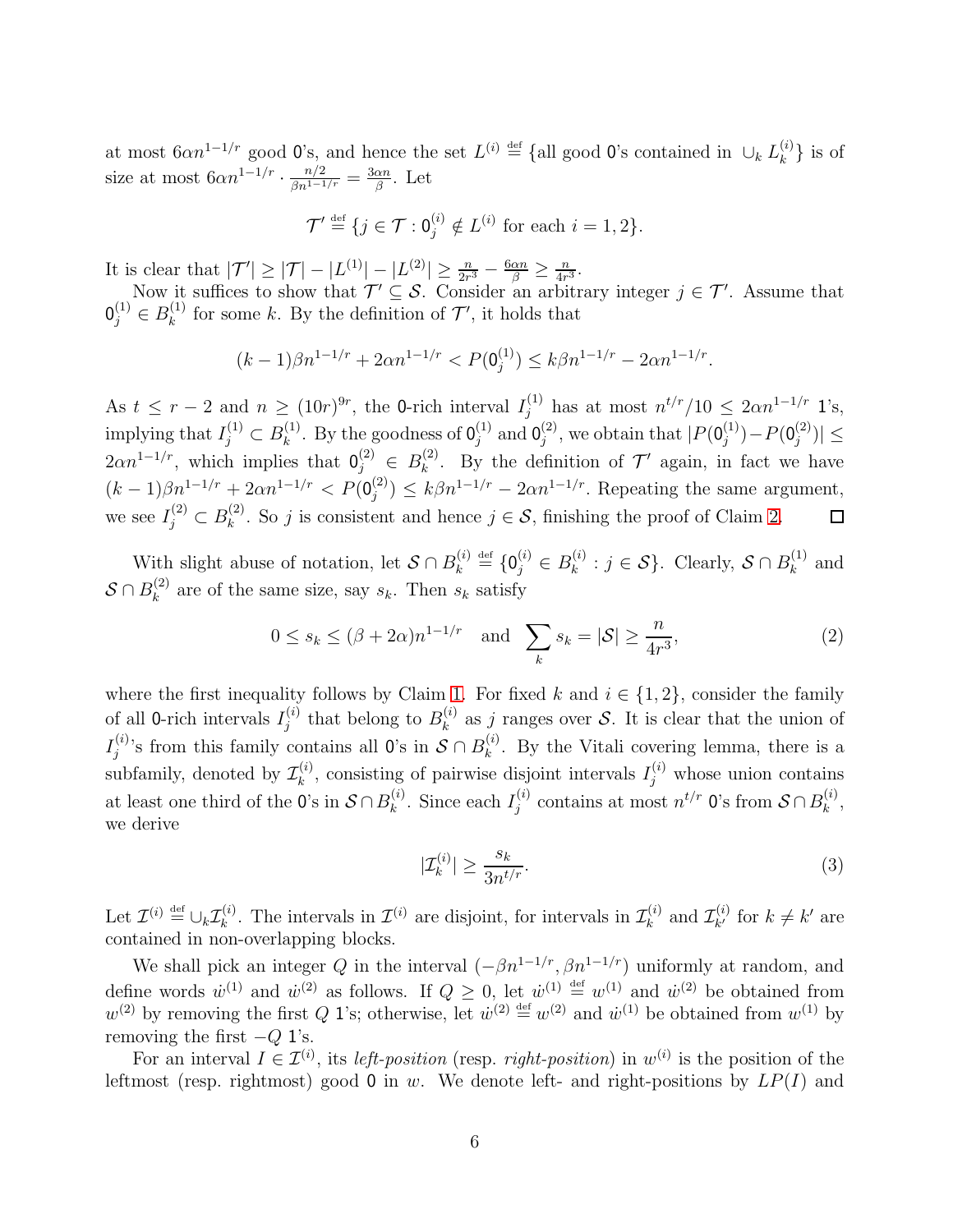$RP(I)$ . We define the left- and right-positions of an interval in  $\dot{w}^{(i)}$  similarly, and denote them by  $LP(I)$  and  $RP(I)$ . We note that for intervals  $I_1 \in \mathcal{I}^{(1)}$  and  $I_2 \in \mathcal{I}^{(2)}$ 

<span id="page-6-1"></span>
$$
LP(I_2) - LP(I_1) - Q = LP(I_2) - LP(I_1).
$$
\n(4)

We say that two intervals  $I_1 \in \mathcal{I}^{(1)}$  and  $I_2 \in \mathcal{I}^{(2)}$  are close or  $(I_1, I_2)$  is a close pair, if

$$
|\dot{LP}(I_2) - \dot{LP}(I_1)| \leq \frac{1}{20} n^{t/r}.
$$

Suppose that intervals  $I_1 \in \mathcal{I}^{(1)}$  and  $I_2 \in \mathcal{I}^{(2)}$  are close, then as  $0 \leq \dot{R}P(I_i) - \dot{L}P(I_i) \leq \frac{1}{10}n^{t/r}$ , we also have

<span id="page-6-4"></span>
$$
|\dot{RP}(I_2) - \dot{RP}(I_1)| \le \frac{3}{20} n^{t/r}.\tag{5}
$$

<span id="page-6-0"></span>**Claim 3.** Each interval in  $\mathcal{I}^{(1)}$  is close to at most  $n^{1/r}$  intervals in  $\mathcal{I}^{(2)}$ . Similarly, each interval in  $\mathcal{I}^{(2)}$  is close to at most  $n^{1/r}$  intervals in  $\mathcal{I}^{(1)}$ .

*Proof.* Suppose, on the contrary, that an interval  $I \in \mathcal{I}^{(1)}$  is close to  $J_1, J_2, \ldots, J_d \in \mathcal{I}^{(2)}$  with  $\dot{LP}(J_1) < \dot{LP}(J_2) < \ldots < \dot{LP}(J_d)$ , where  $d \stackrel{\text{def}}{=} n^{1/r} + 1$ . Let J be the subword of  $w^{(2)}$  starting from the leftmost good 0 of  $J_1$  and ending with the leftmost good 0 of  $J_d$ . By the closeness of  $(I, J_1)$  and of  $(I, J_d)$ , we have  $|LP(J_1) - LP(J_d)| \leq \frac{1}{10}n^{t/r}$ , which implies that J has at most  $\frac{1}{10}n^{t/r} \leq \frac{1}{10}n^{(t+1)/r}$  1's. Since J also contains at least  $(d-1) \cdot n^{t/r} = n^{(t+1)/r}$  good 0's, every 0 in J is contained in a 0-rich interval of length  $n^{(t+1)/r}$ . Hence the type of any 0 in  $J_1$  is at least  $t + 1$ . Yet from the construction of  $\mathcal{I}^{(2)}$ , it is evident that  $J_1$  contains at least one 0 of type t. This contradiction finishes the proof of Claim [3.](#page-6-0) □

Some intervals in the first block, i.e., those in  $\mathcal{I}_1^{(1)} \cup \mathcal{I}_1^{(2)}$ , might be destroyed in the passage from  $w^{(1)}$  and  $w^{(2)}$  to their dotted counterparts. So let  $k \geq 2$  and consider two arbitrary intervals  $I_1 \in \mathcal{I}_k^{(1)}$  and  $I_2 \in \mathcal{I}_k^{(2)}$ . In view of  $(4)$ ,  $I_1$  and  $I_2$  are close if and only if

<span id="page-6-2"></span>
$$
|LP(I_2) - LP(I_1) - Q| \le \frac{1}{20} n^{t/r}.
$$
\n(6)

Since  $I_1$  and  $I_2$  are in the same block, there exists an integer  $q \in (-\beta n^{1-1/r}, \beta n^{1-1/r})$  such that  $LP(I_2) = LP(I_1) + q$ . Therefore there are at least  $\frac{1}{20}n^{t/r}$  choices of Q's for which [\(6\)](#page-6-2) holds, namely Q can be any integer in  $[q - \frac{1}{20}n^{t/r}, q + \frac{1}{20}n^{t/r}] \cap (-\beta n^{1-1/r}, \beta n^{1-1/r})$ . This shows that the probability that  $I_1$  and  $I_2$  are close is at least

<span id="page-6-3"></span>
$$
p \stackrel{\text{def}}{=} \frac{\frac{1}{20} n^{t/r}}{2\beta n^{1-1/r}} = \frac{1}{40\beta} n^{1/r + t/r - 1}.
$$
 (7)

Let  $E \subset \mathcal{I}^{(1)} \times \mathcal{I}^{(2)}$  be the set of close pairs  $(I_1, I_2)$ . Then the expectation of  $|E|$  is at least  $p \cdot \left( \sum_{k \geq 2} |\mathcal{I}^{(1)}_k| |\mathcal{I}^{(2)}_k| \right)$ ). There must exist some  $Q \in (-\beta n^{1-1/r}, \beta n^{1-1/r})$  such that the size of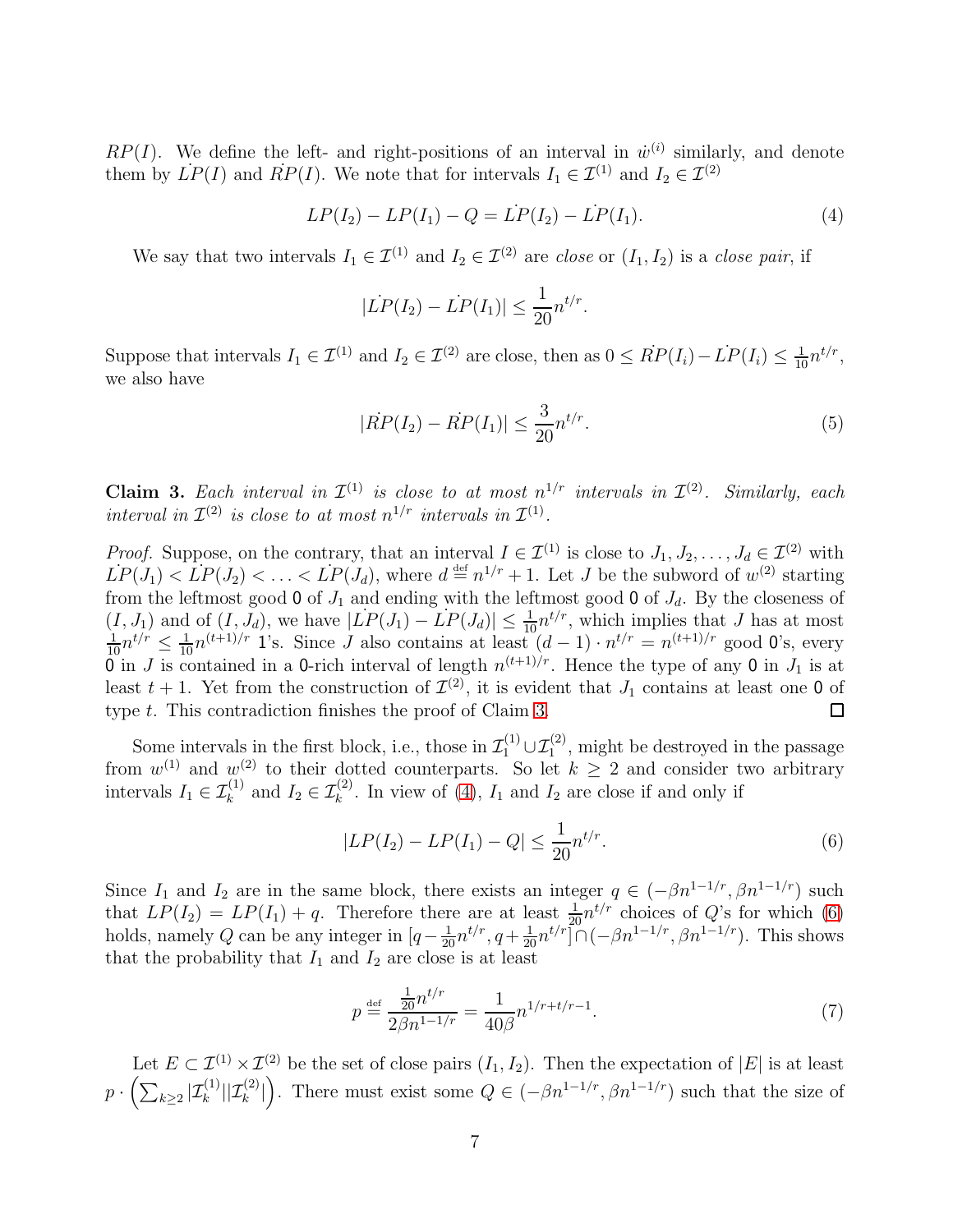E is at least its expectation. Fix such a Q. Note that this also fixes  $\dot{w}^{(1)}$ ,  $\dot{w}^{(2)}$  and the set E. By [\(2\)](#page-5-0), [\(3\)](#page-5-1), [\(7\)](#page-6-3) and the Cauchy–Schwarz inequality, we derive

<span id="page-7-2"></span>
$$
|E| \ge p \cdot \left(\sum_{k\ge 2} |\mathcal{I}_k^{(1)}||\mathcal{I}_k^{(2)}|\right) \ge \frac{n^{1-t/r}}{5000r^6},\tag{8}
$$

since the summation is over at most  $\frac{n/2}{\beta n^{1-1/r}} = \frac{n^{1/r}}{2\beta}$  $rac{v^{1/7}}{2\beta}$  terms.

<span id="page-7-1"></span>**Claim 4.** There exist  $\frac{|E|}{2n^{1/r}}$  close pairs  $(I_i, J_i)$  in E such that

<span id="page-7-0"></span>
$$
LP(I_1) < LP(I_2) < \ldots < LP(I_{|E|/2n^{1/r}}),
$$
\n
$$
LP(J_1) < LP(J_2) < \ldots < LP(J_{|E|/2n^{1/r}}). \tag{9}
$$

*Proof.* We can view E as the edge set of a bipartite graph G with bipartition  $(\mathcal{I}^{(1)}, \mathcal{I}^{(2)})$ . We desire to find a large matching  $I_1J_1, I_2J_2, \ldots$  satisfying [\(9\)](#page-7-0). Identify  $I \in \mathcal{I}^{(1)}$  with the point  $(LP(I), 0)$  in the Euclidean plane, and identify  $J \in \mathcal{I}^{(2)}$  with the point  $(LP(J), 1)$ . Edges will be represented by line segments. Among all the matchings of maximum size, pick one that minimizes the total Euclidean length of edges.

We claim that this matching satisfies [\(9\)](#page-7-0). Suppose, on the contrary, that  $\dot{LP}(I_l) < \dot{LP}(I_m)$ and  $LP(J_l) > LP(J_m)$ . Then the line segments  $\overline{I_l J_l}$  and  $\overline{I_m J_m}$  cross. That implies that line segments  $\overline{I_l J_m}$  and  $\overline{I_m J_l}$  are both shorter than  $\max(\text{dist}(I_l, J_l), \text{dist}(I_l, J_l))$ , and so  $I_l J_m, I_m J_l \in$ E. This contradicts the choice of the matching, since replacing edges  $I_l J_l$  and  $I_m J_m$  with  $I_l J_m$ and  $I_mJ_l$  decreases the total length of the matching as the following picture demonstrates.



The bound on the size of the matching follows from Claim [3,](#page-6-0) which in the present language asserts that the maximum degree in E is at most  $n^{1/r}$ . Indeed, for any matching M of size less than  $|E|/2n^{1/r}$  there is an  $e \in E$  not adjacent to any edge of M. Hence, a maximal matching has at least  $|E|/2n^{1/r}$  edges.

Finally, using the close pairs of Claim [4,](#page-7-1) we find a long common subsequence of  $w^{(1)}$ and  $w^{(2)}$ . For convenience write  $\lambda \stackrel{\text{def}}{=} |E|/2n^{1/r}$  and without loss assume that  $Q \geq 0$ . For  $1 \leq i \leq \lambda - 1$ , let  $A_i$  be the subword of  $w^{(1)}$  between the intervals  $I_i$  and  $I_{i+1}$  and  $B_i$  be the subword of  $\dot{w}^{(2)}$  between the intervals  $J_i$  and  $J_{i+1}$ . In addition, let  $A_0$  be the subword of  $\dot{w}^{(1)}$ before the interval  $I_1$ , and  $A_\lambda$  be the subword of  $\dot{w}^{(1)}$  after the interval  $I_\lambda$ ; the definitions of  $B_0$  and  $B_\lambda$  are similar. Let us consider the common subsequence w of  $\dot{w}^{(1)}$  and  $\dot{w}^{(2)}$ , which consists of the common 0's of  $I_i$  and  $J_i$  and the common 1's of  $A_i$  and  $B_i$  for all  $0 \leq i \leq \lambda$ . By  $(5)$  and  $(6)$ , we have

$$
|\dot{RP}(J_i) - \dot{RP}(I_i)| \le \frac{3}{20} n^{t/r} \text{ and } |\dot{LP}(J_{i+1}) - \dot{LP}(I_{i+1})| \le \frac{1}{20} n^{t/r},
$$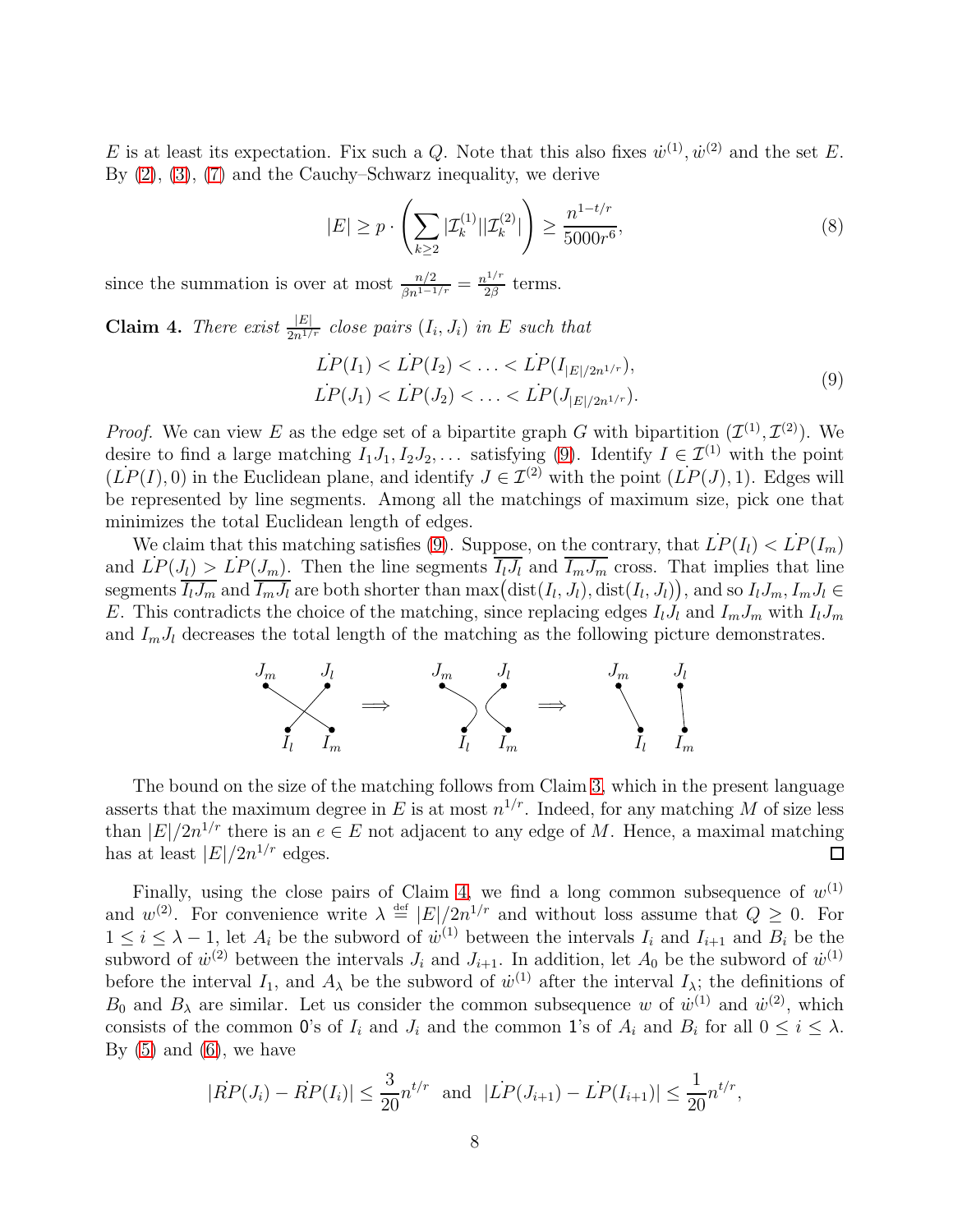which shows that for each  $i < \lambda$ , the counts of 1's in  $A_i$  and in  $B_i$  differ by at most  $\frac{1}{5}n^{t/r}$ . Also note that each  $I_i$  contains at most  $\frac{1}{10}n^{t/r}$  1's, thus the number of 1's in  $\dot{w}^{(2)}$  but not in w is at most  $\frac{\lambda}{2}n^{t/r}$ . By [\(8\)](#page-7-2) as well as the facts that  $\lambda = |E|/2n^{1/r}$  and  $|Q| < \beta n^{1-1/r}$ , we derive that

$$
\text{LCS}(\mathcal{W}) \ge \text{LCS}(w^{(1)}, w^{(2)}) \ge \text{LCS}(w^{(1)}, w^{(2)}) \ge |w| \ge \lambda \cdot n^{t/r} + \left(\frac{n}{2} - |Q| - \frac{\lambda}{2} \cdot n^{t/r}\right)
$$

$$
\ge \frac{n}{2} - \beta n^{1-1/r} + \frac{n^{1-1/r}}{20000r^6} = \frac{n}{2} + \Omega(r^{-6}) \cdot n^{1-1/r}.
$$

This completes the proof of Theorem [3.](#page-2-1)

### 4 Two problems

In this paper we proved that  $LCS(r + k + 2, [k]^n) = \frac{n}{k} + \Theta_{r,k}(n^{1-1/r})$ . It is possible that the coefficient in the big-theta notation need not depend on  $r$ , but we have been unable to prove so. In particular, what is the smallest r such that  $LCS(r + k + 2, [k]^n) \ge 1.01 \frac{n}{k}$ ? Is it asymptotic to  $\Theta(\log n)$ ?

Another worthy problem is the length of the longest common subsequence between two random words. A superadditivity argument shows that the expected length of such a subsequence is asymptotic to  $\gamma_k n$  for some constant  $\gamma_k$ . Kiwi–Loebl–Matoušek [\[5\]](#page-9-0) proved that  $\gamma_k \sqrt{k} \to 2$  as  $k \to \infty$ , but the value of  $\gamma_k$  is not known for any  $k \geq 2$  (including the case  $k = 4$  that is natural for the problem of DNA comparison).

These two problems are connected. Azuma's inequality implies that  $LCS(w, w')$  for random  $w, w' \in [k]^n$  is concentrated in an interval of length  $\sqrt{n}$  with sub-Gaussian tails. It thus follows that for any  $\epsilon > 0$  one can find a family  $\mathcal F$  of exponentially many words from  $[k]^n$  such that LCS( $\mathcal{F}$ )  $\leq (\gamma_k + \epsilon + o(1)) \cdot n$ .

#### <span id="page-8-3"></span>References

- [1] M. Axenovich, Y. Person and S. Puzynina, A regularity lemma and twins in words, J. Combin. Theory Ser. A, 120(4) (2013), 733-743.
- <span id="page-8-2"></span><span id="page-8-1"></span>[2] B. Bukh and L. Zhou, Twins in words and long common subsequences in permutations, submitted.
- <span id="page-8-0"></span>[3] P. Beame, E. Blaise and D. Huynh-Ngoc, Longest common subsequences in sets of permutations,  $arXiv:0904.1615$ .
- [4] P. Beame and D. Huynh-Ngoc, On the value of multiple read/write streams for approximating frequency moments, Electronic Colloquium on Computational Complexity (ECCC) (2008), 499-508.